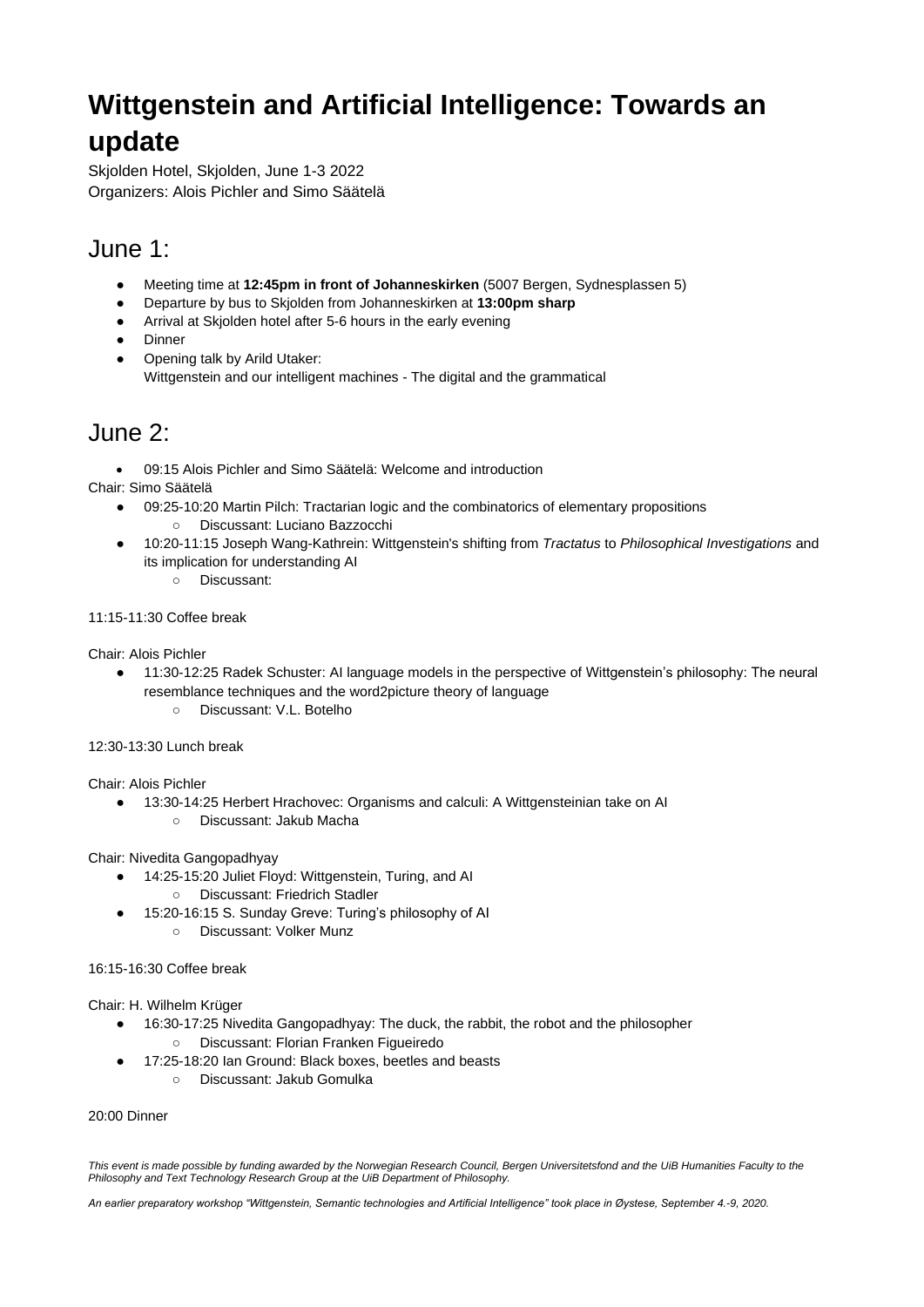## **Abstracts**

Arild Utaker: Wittgenstein and our intelligent machines: The digital and the grammatical

Philosophy as a struggle against the fascination of technologies makes Wittgenstein particularly important. The point is not that of being against AI but to understand why such a technology cannot at the same time be a general model of language or intelligence. Thus the questions of my paper: What in language cannot be digitalized? And: How can the grammatical (in distinction to the logical) in Wittgenstein give us an alternative to what may be termed a "digitalized culture"?

#### Martin Pilch: Tractarian logic and the combinatorics of elementary propositions

In my talk I want to distinguish two ways of the construction of truth functions out of elementary propositions according to the *Tractatus*. The first one, the "operational way" consists of a successive application of the Noperator and this is the core of the "General Form of Proposition" given in TLP 6. However, there is a second way, which could be called the "combinatorial way", also present in the Tractatus but less well known. All truthfunctions can be achieved by a two-step procedure, which uses the specific Tractarian architecture of trutharguments, truth-possibilities and truth-conditions. For a given number of n elementary propositions (serving as the truth-arguments) in a first step all possible conjunctions of these n elementary propositions and its negations are formed. For e.g. n= 2 with p and q being elementary this gives 4 possible combinations p.q, ~p.q, p.~q and ~p.~q (truth-possibilities). In a second step now all possible subsets these possibilities are constructed and the elements of each subset combined by disjunction. In this way all truth-function can be constructed and this method is equivalent to the construction via N-operator. From a mathematical point of view, this procedure is equivalent to a "free Boolean Algebra" of n generators, generating  $2n$  so-called "atoms" of the algebra and finally  $22n$  elements of the algebra. This free Boolean Algebra in turn is isomorphic to the Lindenbaum-Tarski Algebra of propositional logic. In my talk I want to present an interpretation of (the finite propositional logic part of) Tractarian Logic by discussing the properties of this structure and demonstrate some connections to Hertz' configuration space (and Boltzmann's phase space) which can be used for a better understanding of Wittgenstein's logical space. In the end, I want to show that based on this view there can be given ostensive examples of elementary propositions.

Joseph Wang-Kathrein: Wittgenstein's shifting from Tractatus to Philosophical Investigations and its implication for understanding Artificial Intelligence

It is said by scholars that one can distinguish between an early and a late period of Ludwig Wittgenstein's philosophy: The early philosophy is that of *Tractatus Logico-Philosophicus* (TLP); and the late philosophy is that of the *Philosophical Investigations* (PI). One interpretation of Wittgenstein's oeuvre is that TLP and PI are different answers to the same question: "How is it possible that words and sentences can have meaning?" In TLP Wittgenstein was convinced that words have meaning because they refer to something in the world. Later in PI he changed his mind and claimed that "the use of the word is its meaning". Starting in the middle of the 20th century, computer scientists have approached the field of artificial intelligence using insights put forward by TLP. This kind of AI – sometimes called Good Old-Fashioned Artificial Intelligence (GOFAI) – is based on the assumption that we can store human knowledge in databases. And by applying inference rules to the data in these systems, the computer would be able to perform certain tasks that – until now – only human beings can do. In certain fields, GOFAI had great success. Medical diagnoses and treatments have benefitted largely from GOFAI. In the last few decades however, computer scientists have shifted their focus towards other machine learning methods (like neuronal networks); thus GOFAI seems to have gone out of fashion. In this presentation, I want to use Wittgenstein's shift to explain, what are the limits of a system based on GOFAI. Furthermore, by referring to Wittgenstein, I also want to speculate on the limitation of certain AI systems: As long as these systems obey some basic principles that are widely shared among us, they will never be able to "understand" language as human beings do.

Radek Schuster: AI language models in the perspective of Wittgenstein's philosophy: The neural resemblance techniques and the word2picture theory of language

The aim of the talk is to reflect the current neural network techniques of natural language processing (NLP), particularly those based on the word2vec methods, in the context of the development of Wittgenstein philosophy. The main thesis is that although the AI-driven NLP methods can be seen as the analogy to *Philosophical Investigations* of language games, many of our expectations and evaluations of their performance and results have been still held in the Tractarian picture theory of language. While technologies that encode words as numbers in multidimensional semantic spaces make it possible to capture plausibly the diverse uses of expressions as well as their miscellaneous family resemblances across a plethora of language games, the mindset of both the designers and users of these technologies remains largely caught in the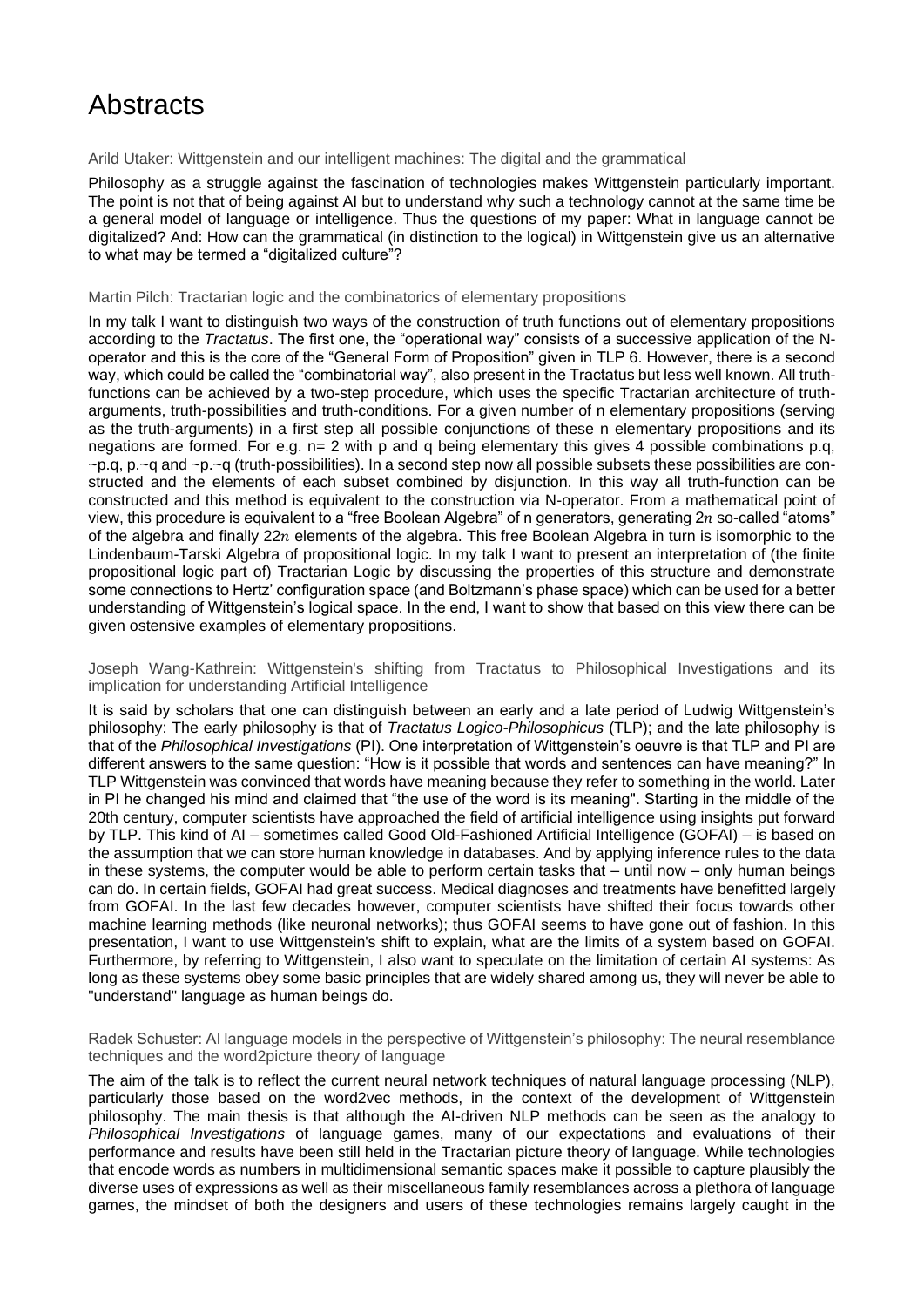Augustinian view of language. Moreover, while drawing on picture theory of language and factual ontology to justify the parameterization, training, and performance of language models, the distinction between saying and showing is often forgotten, and many programmers and users expect neural networks to tell them something meaningful about the ethical or mystical. In regard to practical examples to support the arguments of the talk, special attention will be paid to systems that use text2image technologies and generate images based on verbal prompts (e.g. VQGAN+CLIP or DALL-E).

#### Herbert Hrachovec: Organisms and calculi: A Wittgensteinian take on Artificial Intelligence

Philosophically minded computer scientists have recognized an affinity between the general form of a proposition put forward in the *Tractatus* and the construction of programs to explore and manipulate data. Hidden, however, in a few side comments, Wittgenstein regards language as an (unruly) organism. This tension can be shown to directly lead to a standoff between syntax and semantics which is the argumentative core of the books "grand finale". The Wittgenstein of the *Philosophical Remarks* and the *Big Typescript* attempts to resolve the difficulties by an analysis of a calculus' relationship to its application. Since computer programs are built to be applied "in the real world", this can be regarded as a second (presumable) approach towards the philosophical issues raised by artificial intelligence. But Wittgenstein's notion of a calculus remains antithetical to any organic development. He arrives at a second installment of the standoff mentioned. Dropping this attitude prepares the ground for him to regard language as a form of life.

#### Juliet Floyd: Wittgenstein, Turing, and AI

Turing drew from Wittgenstein's 1939 Cambridge lectures the idea that everyday typings of concepts, our evolving "phraseology", plays a fundamental role in the application of logic. After going to Bletchley Park, Turing continued to think about the importance of notations, and in "The Reform of Mathematical Notation" (1944/45) he suggested that symbolic logic opens itself up to a plurality of systems, attending to the specific uses to which notations are put, and Turing argued that we should take into account everyday language when constructing logical notations. This Wittgensteinian aspect of Turing's philosophy of logic culminated in his 1948 report to the National Physical Laboratory, "Intelligent Machinery", the founding document of AI. Here Turing envisioned, with great prescience, a future with machinery that would involve, not only the search for proof systems and notations, but also the use of "intelligent machinery" in biological searching and, in the end, what Turing called "the cultural search", a search involving humanity as a whole (and no machines). "Intelligence" Turing defined, tentatively, as the capacity to appreciate the importance of different kinds of searching – an echo of an idea to be found in *Philosophical Investigations*. Later in his "Computing Machinery and Intelligence" (1950) Turing devised the "imitation game", a "Turing Test" that has been much discussed in philosophy of mind and popular culture. Too often this Test has been wrongly conceived as furthering mechanism or behaviorism about the notions of thought and mentality: it is read in a dualist, Cartesian vein. On this (mis)reading, the social dimensions of Turing's game have been ignored. However, the Turing Test is actually a social experiment in "phraseology", a quest to elicit criteria from us – in brief, a language-game in Wittgenstein's sense. I will lay out this reading of the Test and discuss some implications for AI in our world today.

#### S. Sunday Greve: Turing's philosophy of AI

The value of Turing's work on artificial intelligence has traditionally been reduced to what is now known as the Turing test, but it is more nuanced and compelling than previously assumed. Turing's thinking on this topic was far ahead of everyone else's, partly because he had discovered the fundamental principle of modern computing machinery, the stored-program design, as early as 1936 (a full twelve years before the first modern computer was actually engineered). Careful historical reconstruction of Turing's philosophy of AI shows that the heart of this work consists of logical investigations that proceed on the basis of what the later Wittgenstein called 'language games', which Turing employs in precisely the kind of function that Wittgenstein described as their being used as 'objects of comparison' (PI 130).

#### Nivedita Gangopadhyay: The duck, the rabbit, the robot and the philosopher

Ambiguous figures present us with one of the biggest perceptual challenges. How does the perceiver make sense of ambiguous figures? How does the perceiver, in the process of giving meaning to the ambiguous figure, pick one aspect or interpretation of the figure over another equally probable one? A philosophical question is what do ambiguous figures tell us about the content of experience? A psychological question is how does the mind deal with uncertainty when confronted with ambiguous figures? The problems of ambiguous perception greatly occupied Wittgenstein, for example in his writings between 1946 and 1949. He discussed it under the topic of aspect perception or seeing-as. In this presentation I would like to bring in insights from Wittgenstein's discussions of aspect perception into a field of perception that did not even exist when Wittgenstein composed his works, namely, machine vision. Given the ubiquity of machine vision in our daily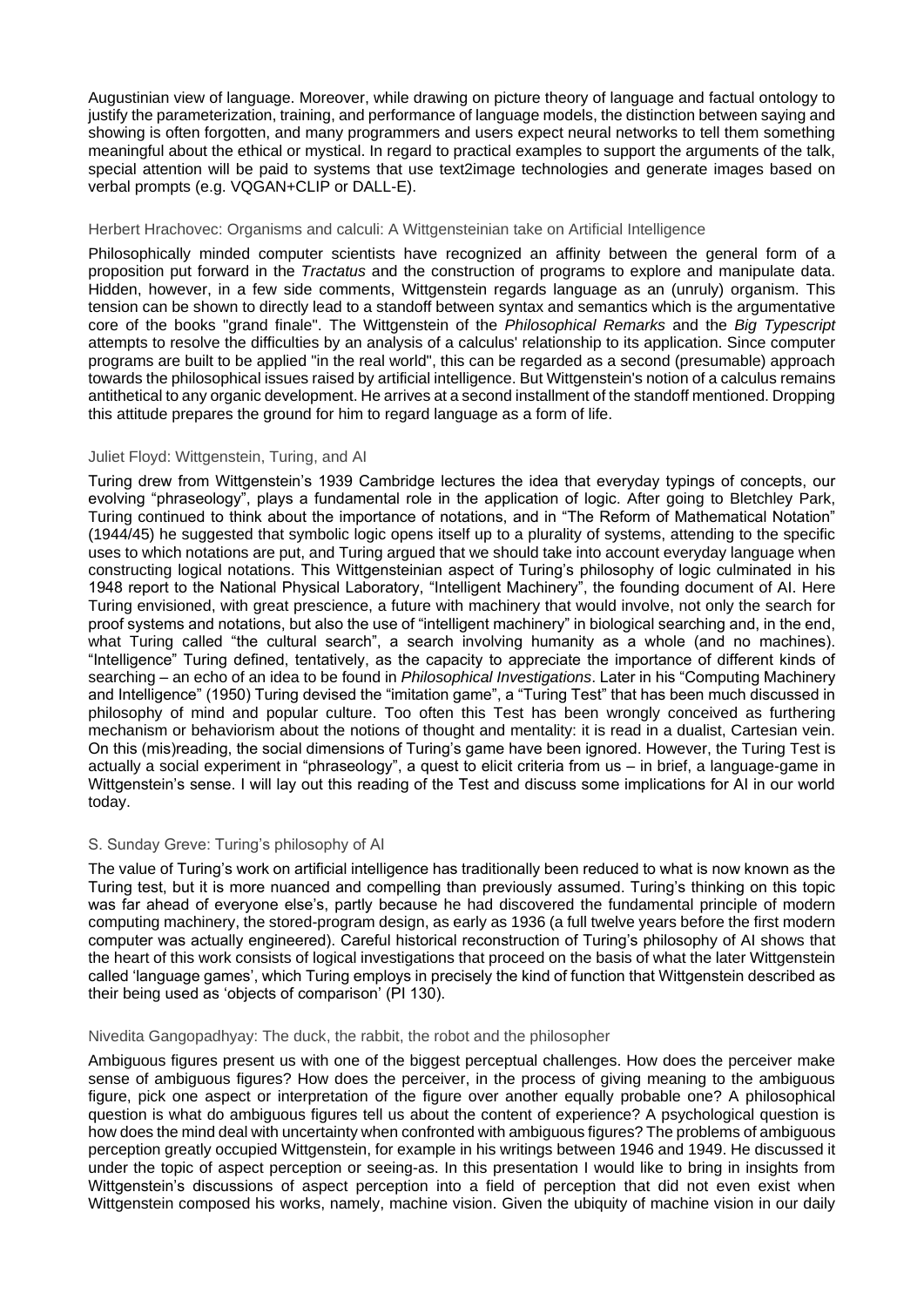life, from our smartphones to some of the most complex technologies currently found, the question is not merely how does machine vision tackle ambiguous figures (if it does so at all) but rather how should machine vision approach the perceptual challenges of ambiguous figures?

#### Ian Ground: Black boxes, beetles and beasts

A common ethical objection to certain classes of A.I system – the Black Box issue – depends on the realisation that answers to the question of why (at least for some senses of "why"), the system made a particular "decision" are, logically, unavailable. This objection is, or should be, independent of the objection that an A.I system may be trained on data which is some way unjustly skewed. The implications of the Black Box issue for the philosophy of mind and in particular our conception of normative rationality are less frequently explored. Can a decision be regarded as rationally based if, in principle, it is not possible to track that decision back through a series of deductions, inferences, and principles? Is it legitimate to compare such cases to our everyday reliance on testimony? What are the implications for the conceptual possibility of minded machines? In these debates, Wittgensteinians may find themselves facing some dilemmas. Many are, at least temperamentally, inclined to scepticism regarding claims about the putative intelligence of machines, rejecting a range of assumptions upon which those claims depend. However, for classes of A.I to which the black box problem applies, many of those assumptions are not in play. Moreover, Wittgenstein's remarks on rule-following reject the idea that rational cognition is possible only via encoded representations of rules. The same rejection is central to the positive case for machine intelligence in the A.I case. How then should the Wittgensteinian respond to these issues? In this discussion, I offer reasons for thinking that Wittgensteinians should be intensely relaxed about such A.I systems. It remains for the Wittgensteinian to resist the conceptual possibility of machine intelligence by insisting on the foundational role of the concepts of biological life and (en-)action perhaps in tandem with a quietist attitude towards explanation. The discussion concludes by raising some concerns about this strategy via a comparison with the case of non-linguistic animals.